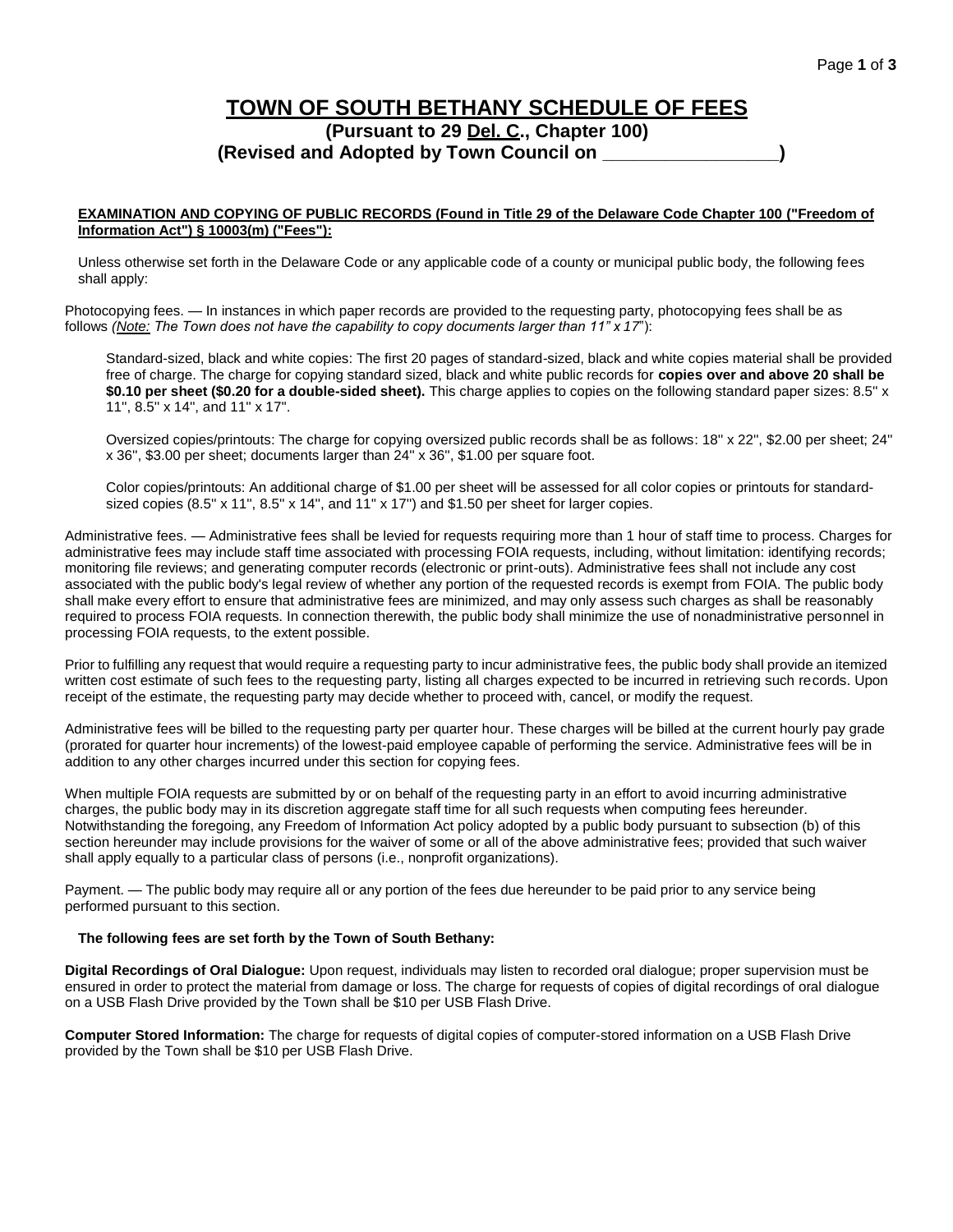## **BUILDING PERMITS:**

| Fee                                                               | <b>Type</b>                                                                                                                                                                                                               |
|-------------------------------------------------------------------|---------------------------------------------------------------------------------------------------------------------------------------------------------------------------------------------------------------------------|
| *ICC Index X 3.15%<br>per square foot or<br>Minimum of \$50       | New building, principal: Gross floor area of each living floor, excluding floor<br>areas open to the sky, attached or unattached storage structures, attached or<br>unattached automobile structures, shed and open sheds |
| *ICC Index X 3.15%<br>per square foot or<br>Minimum of \$50       | New building, accessory: Gross floor area of attached or unattached storage<br>structures,<br>attached or unattached automobile structures, sheds and open sheds                                                          |
| *ICC Index X 3.15%<br>per square foot or<br>Minimum of \$50       | New enclosed porch: Gross floor area of enclosed and screened<br>porch not intended for primary use of living space                                                                                                       |
| *ICC Index X .47% per<br>square foot or<br>Minimum of \$50        | New open deck: Gross floor area of attached or unattached open deck<br>including stairs open to the sky, including ground-level decks or boardwalks                                                                       |
| 1% of contract fee or<br>Minimum of \$50<br>whichever is higher   | Interior or exterior renovation, alteration and/or remodeling of<br>existing principal or accessory buildings or structures                                                                                               |
| 1.5% of contract fee or<br>Minimum of \$50 whichever<br>is higher | Fences, paved driveways, flagpoles, towers, paved sidewalks, paved patios,<br>the installation of permeable interlocking pavers, the installation of impervious<br>surfaces, and HVAC replacement and grading             |
| 1.5% of contract fee or<br>Minimum of \$50 whichever<br>is higher | Install new, removal of existing to replace with new, or repairs of, bulkheads,<br>docks, ramps, boat lifts, davits and jet ski lifts or any combination thereof                                                          |
| 1.5% of contract fee or<br>Minimum of \$50 whichever<br>is higher | <b>Solar Panel Installation</b>                                                                                                                                                                                           |
|                                                                   | *For current ICC Index refer to International Code Council Building Valuation<br>Data-VB                                                                                                                                  |
| \$50                                                              | Signs                                                                                                                                                                                                                     |
| \$200                                                             | Demolition or relocation of dwelling units: If new site is within Town limits, the<br>fee is the same as for new construction, plus \$100.00                                                                              |
| \$100                                                             | Water service connection to Artesian's distribution system. New construction<br>and substantial improvements shall not require a separate permit fee per §<br>141-5D                                                      |
| \$100                                                             | Central propane service connection                                                                                                                                                                                        |
| \$100                                                             | Geothermal                                                                                                                                                                                                                |
| \$100                                                             | <b>Gas Connection</b>                                                                                                                                                                                                     |
| \$150                                                             | Road Cut                                                                                                                                                                                                                  |
| \$100                                                             | Renewal of building permit issued by the Code Enforcement Constable                                                                                                                                                       |
| \$750                                                             | Request for variance, special exception, appeal or interpretation requiring<br>Board of Adjustment action                                                                                                                 |
| \$100                                                             | Combining or partitioning of lots requiring Planning Commission action                                                                                                                                                    |
| \$250                                                             | Appeals requiring Town Hearing Board (consists of three Town Council<br>members)                                                                                                                                          |
| \$100                                                             | Home occupation special use permit requiring Town Council action                                                                                                                                                          |
| \$10                                                              | Renewal of Home Occupation Special Use Permit requiring Town Council<br>action                                                                                                                                            |